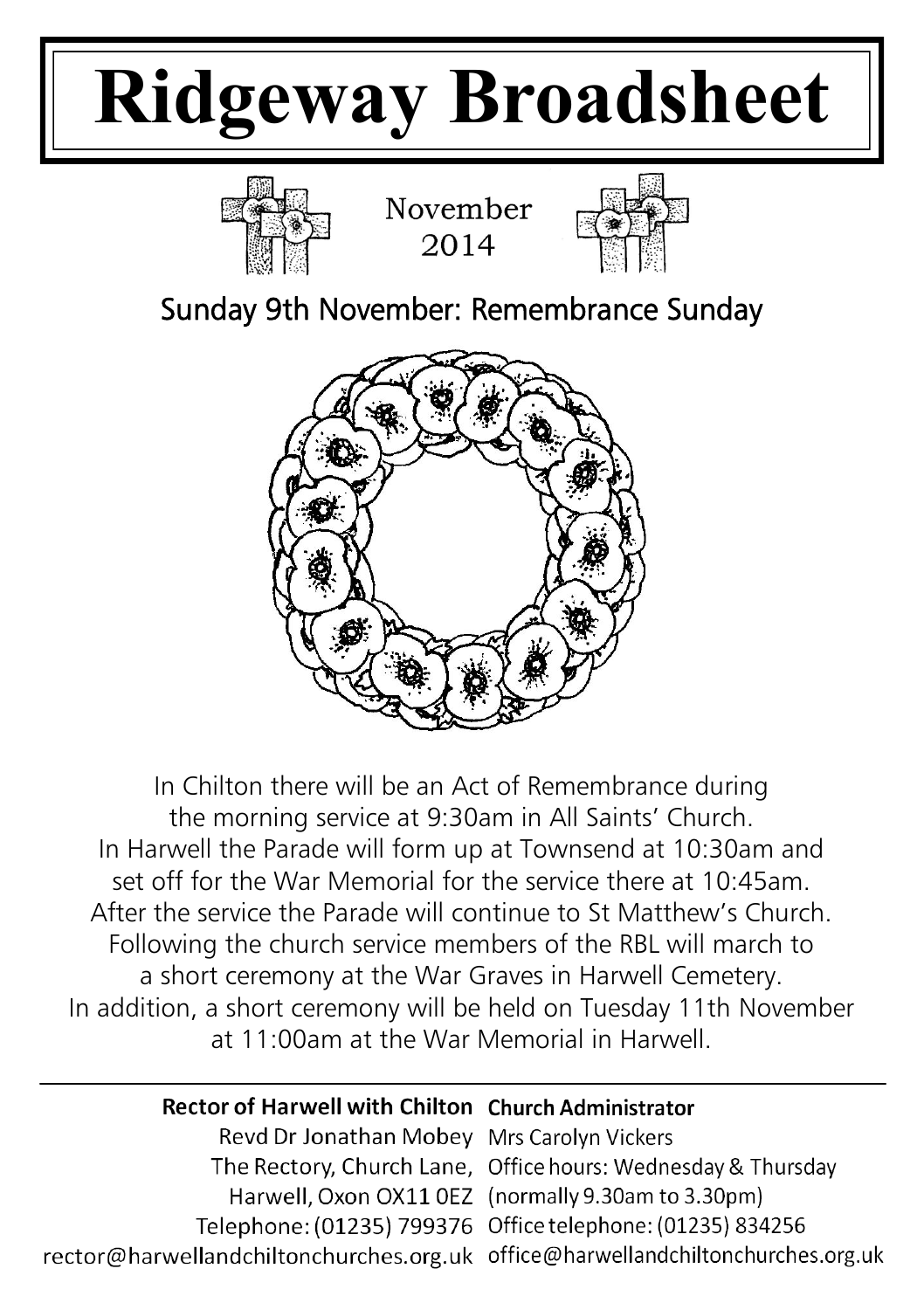Chilton Churchyard Working Party Part 2 on Saturday 8 November. A big thank you to all those who helped out on 4th October. While much was achieved the rain forced us to stop work so there is still plenty left to do. We would love to see lots of people come and give a helping hand for as long as you like as there are lots of jobs to be done such as raking leaves, weeding, trimming, resetting a gate post. All you need to do is bring yourself and your favourite tools, not forgetting the gardening gloves. Thank you. For more details please contact Judith Russell on 01235 832484.

#### **H A R V E S T T H A N K S**

All Saints': Harvest Sunday was a beautiful autumn day and many people of all ages came along for a cream tea and gave donations for the harvest produce in All Saints' Chilton. An amazing £455.40 was raised for Tearfund. Thank you so much to all who supported this event and also to those who helped in so many ways including decorating the church, baking cakes and scones, preparing the church and clearing up, to name a few things. Thank you also for the donations of tins and dry goods for the Didcot Foodbank given at the morning service.

St Matthew's: This year the Harvest Lunch was again enjoyed by many village people and we made £335.30, which will go to 'Tearfund'. All tins and nonperishable goods went to the Didcot Foodbank. Many thanks to all the people who helped to make it a successful day.

Didcot Foodbank would like to thank Harwell Primary School, St Matthew's, All Saints', and everyone who contributed to the Harvest Festival. Margaret and Mel Gibson.

#### **A L L S A I N T S ' C H U R C H Y A R D G E T T I N G U N D E R T H E S K I N O F T H E N E W T E S T A M E N T**

...with David Wenham (formerly tutor in New Testament at Wycliffe Hall and at Trinity College, Bristol).

An opportunity to think about Jesus and the New Testament ‐ the history, the literature and their relevance for today. Each evening will last from 8‐9.30 pm at St Andrew's Church, Orchard Road, Dean Court, Botley (directions can be found on at www.standrewsdeancourt.org) and will include a talk/ presentation and opportunities for discussion and questions. The evenings will be accessible to those without a lot of Bible knowledge, but will hopefully contain plenty to interest and stimulate those who already have some background in biblical study.

The autumn program is 4 Wednesdays: October 8th

Walking where Jesus walked: the gospels in their context

#### October 29th

A bird's eye‐view of the first gospel: Mark November 12th

Jesus and the Old Testament: Matthew and the Sermon on the Mount

November 26th

Son of God ‐ really?! John's view of Jesus

In the spring we hope to look at the writings of Luke (including the magnificent book of Acts) and Paul. For more information email geoff.maughan@btinternet.com.

#### **C O M M U N I C A T I O N S O F F I C E R A N D P A T O T H E R E C T O R**

Part-time permanent post, from January 2015. Job description, terms and application form on the website: http://hcchurches.org/copa or enquiries to the Rector, Jonathan.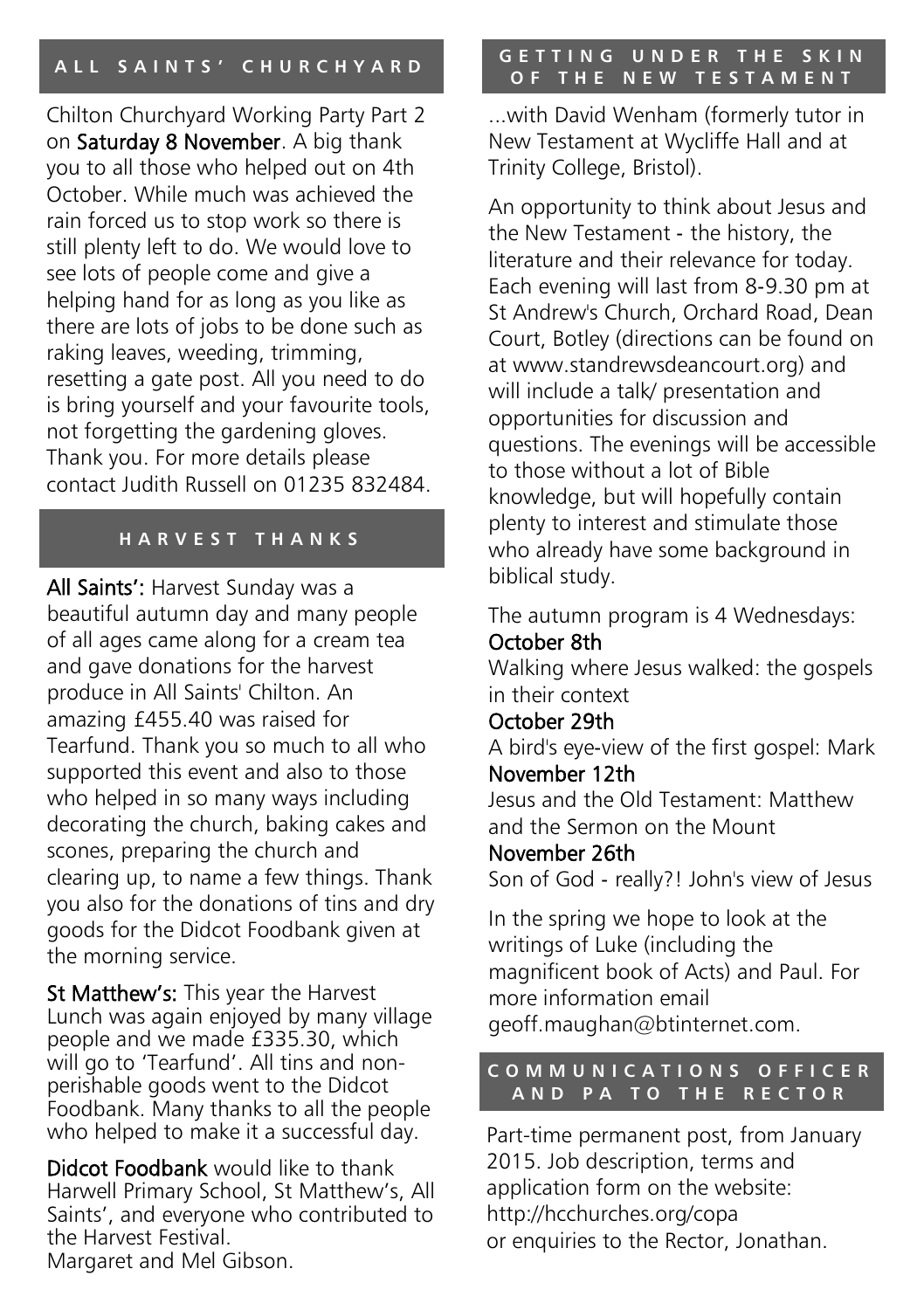Fire has long fascinated and enchanted. We love the magic and romance of candlelight, the homely warmth of an open fire, and the raw power of a raging, crackling bonfire. Fire also features prominently in our calendars. The unfortunate Guy Fawkes will once again be commemorated this month with a customary incineration, and the season will be marked with gunpowder in the skies as we 'ahh' and 'ooh' at firework displays.

But fire can of course be scary and destructive.

A few minutes of research on the BBC website revealed the following fire-related stories reported in the space of just 24 hours. Fires in a woodpile in Essex, straw bales in Lincolnshire, a hotel in Yorkshire, a car in Dartford, a church in Shetland, a laboratory in East Anglia, and a flat and an industrial estate in Wales. And of course there was our local claim to fame: the fire at Didcot B power station.

I have a vivid and abiding memory of a man being brought into A&E screaming in agony. He had extensive burns that resulted from



throwing petrol onto his garden bonfire. Whilst terrible accidents still happen, as a result of building regulations, fire retardant materials, smoke alarms, and improved education, fatal fires are mercifully less common than they once were.

Preventing fires is always better than trying to extinguish them.

The Bible speaks often of fire. Fire is used to represent the presence of God, in all his awesome holiness. Think of Moses and the burning bush, the pillar of fire going before the Israelites, or the tongues of fire on the Day of Pentecost. Fire is used to represent the destroying fire of judgement. Fire is also used to refer to the power of the tongue.

"Consider what a great forest is set on fire by a small spark. The tongue also is a fire…" James 3:5-6.

Our words are powerful things and can be used both for great good or terrible evil. We don't just have to be 'preachers of hate' to set a fire going. Passing on gossip about a neighbour or colleague, putting someone down with a stinging rebuke, or letting someone have both barrels of our unrighteous anger, can cause terrible harm.

But the cure is not simply to keep a tight rein on our tongues. The problem needs to be traced to and stopped at its source.

It has been suggested that the Didcot power station fire was caused by faulty wiring. What is the source of the 'fire in our tongues'? The human heart. As Jesus said, "the mouth speaks what the heart is full of" (Luke 6:45). In other words, to prevent the destructive fires started by our words, we need new hearts. And that is just what God promises to his people, "I will give you a new heart and put a new spirit in you" (Ezekiel 36:26).

Preventing fires is always better than trying to extinguish them. A faulty junction box should be replaced or re-wired before any harm is done. God, in his grace and wisdom, offers divine re-wiring of hearts to all who turn to him.

ovettan

Revd Dr Jonathan Mobey Rector of Harwell with Chilton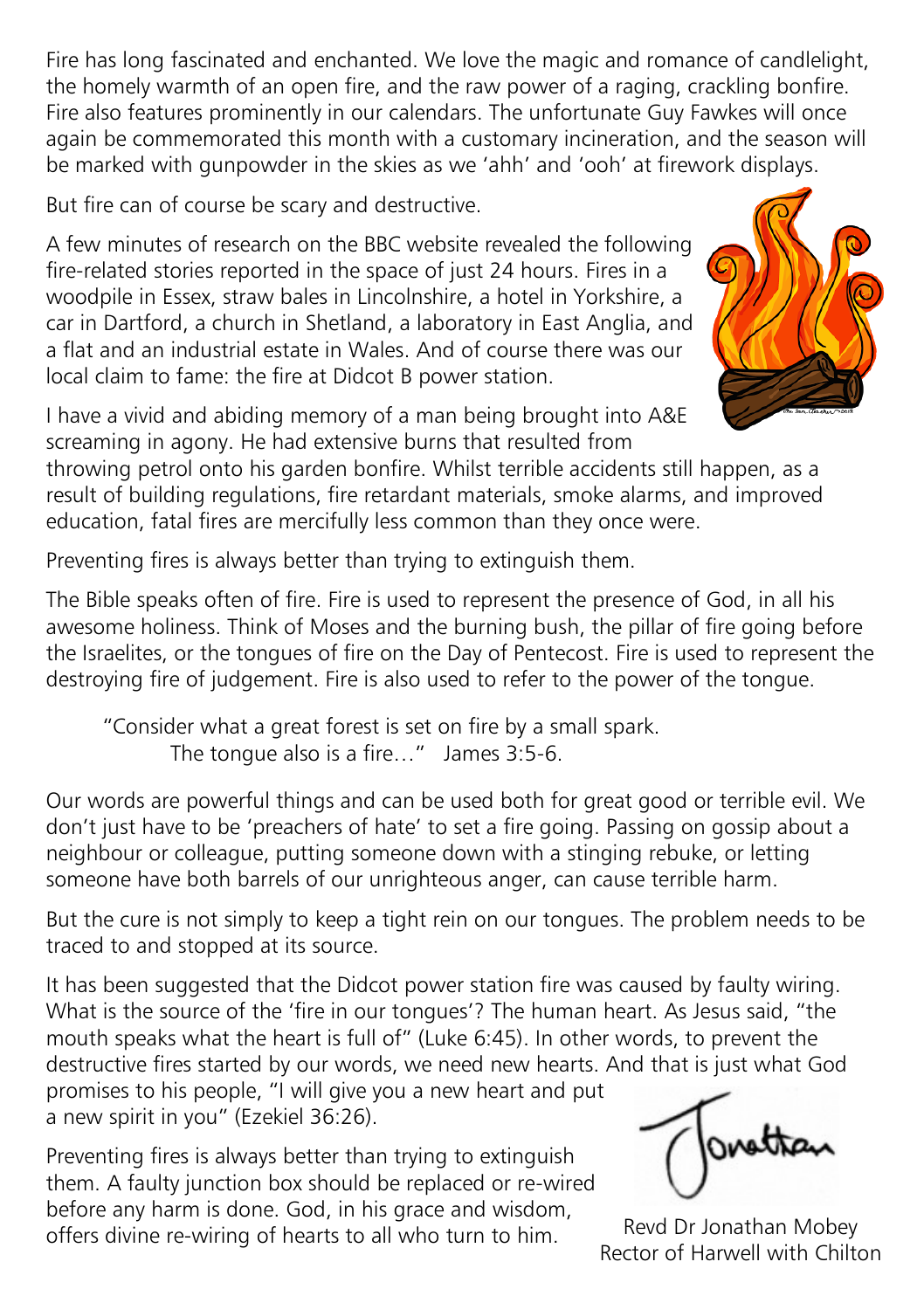#### **W E E K L Y E V E N T S N O V E M B E R 2 0 1 4**

### Bell Ringing

7:30pm Mondays at All Saints' Church Tower 7:30pm Thursdays at St Matthew's Church Tower

#### Choir Practice

7:30pm Wednesdays at All Saints', Chilton

# Fledgelings

9:30-11:30am Mondays at St Matthews Church Hall (during term time)

# Home Groups

8:00pm Mondays at 10 Jennings Lane, Harwell 8:00pm Tuesdays at various homes in Chilton 10:15am Wednesdays at St Matthew's meeting room (during term time) 1:45pm Wednesdays at 15 Elderfield Crescent, Chilton (during term time) 7:30pm Wednesdays at 29 Chilton Field Way, Chilton 8:00pm 1st, 2nd & 3rd Thursdays at 'Milburn', Wantage Road, Harwell (during term time) 2:00pm Fridays at Cherry Tree Court, Harwell

# Prayer Meeting

8:30am Saturdays at both St Matthew's and All Saints'

## Youth Fellowship

Further info from the Rector, Jonathan: 799376.

#### **O T H E R E V E N T S**

# Coffee Morning

Saturday 1st 10am-12noon Harwell Evergreens at St Matthew's Church Hall the usual stalls and a raffle; all are welcome

# PCC Meetings

Tuesday 4th 7:45pm Combined PCC Meeting at St Matthew's Church

# **Connect**

Sunday 16th 4:30pm at Chilton School

'Connect' is a free family event. All welcome. For children there are crafts and hot food; for adults tea and cake and a chance to relax with other local families. For everyone an interactive 'thought for the day' on a Christian theme, and music. It is informal, interactive and fun.

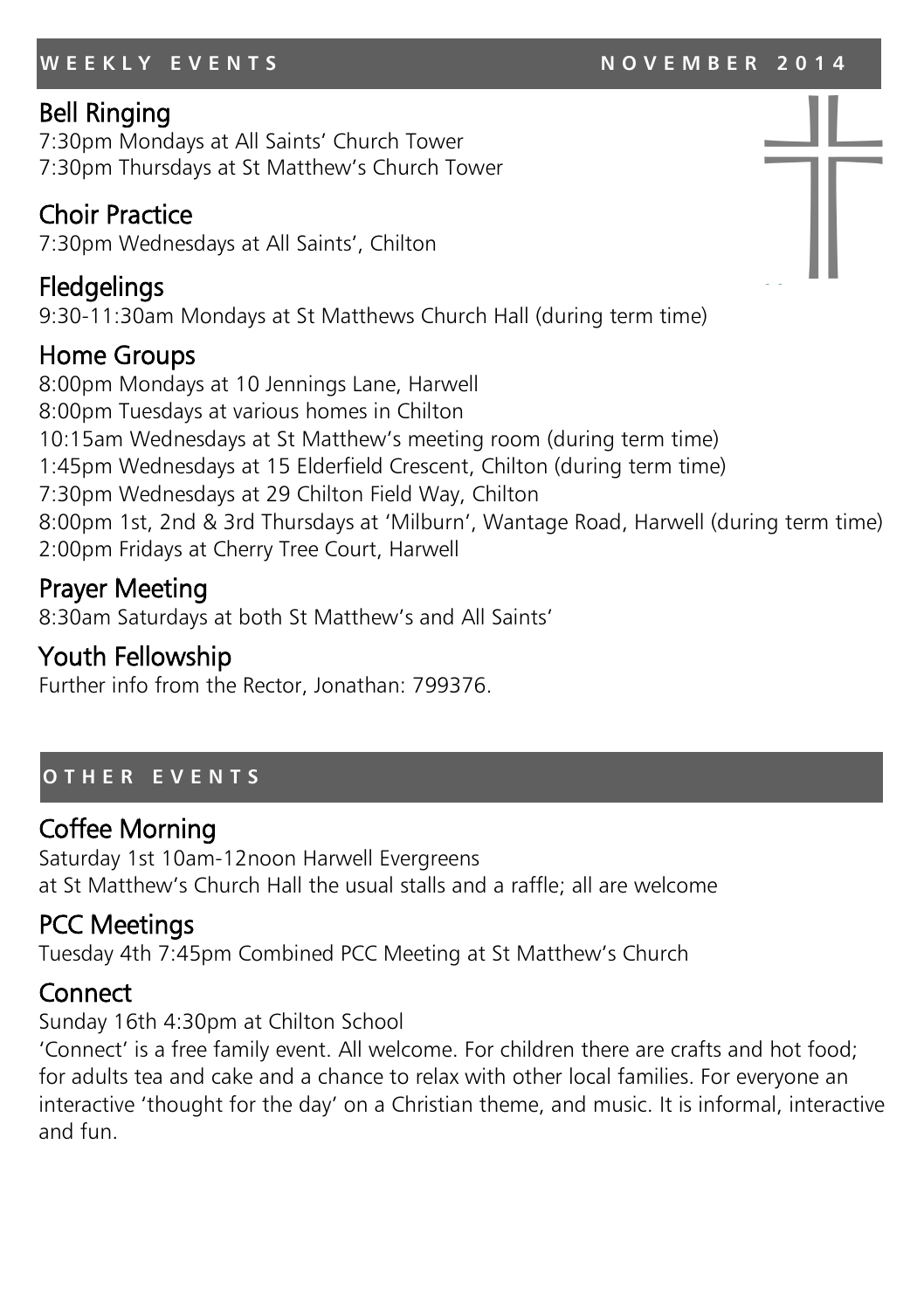#### **S E R V I C E S**

| November                  | All Saints' Chilton                                              | <b>St Matthew's Harwell</b>                                                            |
|---------------------------|------------------------------------------------------------------|----------------------------------------------------------------------------------------|
| Sunday 2nd                | 9:30am All Age Worship                                           | 8:00am Holy Communion (BCP)*<br>11:00am All Age Worship<br>6:15pm Evening Prayer       |
| Remembrance<br>Sunday 9th | 8:00am Holy Communion (BCP)*<br>9:30am Morning Worship           | 10:45am Harwell War Memorial<br>11:00am Morning Worship<br>4:30pm 'Hands Free' worship |
| Sunday 16th               | 9:30am Holy Communion                                            | 8:00am Holy Communion (BCP)*<br>11:00am Holy Communion<br>6:15pm Evening Prayer (BCP)* |
| Sunday 23rd               | 8:00am Holy Communion (BCP)*<br>9:30am Morning Worship           | 11:00am Morning Worship<br><b>Holy Communion</b><br>6:15pm                             |
| Sunday 30th               | 9:30am Morning Worship<br>(Toy Service)<br>6:15pm Evening Prayer | Holy Communion (BCP)*<br>8:00am<br>11:00am Morning Worship<br>(Toy Service)            |

\*Book of Common Prayer

#### **M O N T H L Y E V E N T S**

### Missions Prayer Meeting

Monday 3rd 10:00am at 15 Elderfield Crescent, Chilton

### Night Prayer

Wednesday 5th 8:30pm at All Saints' Church

#### Chilton Wives' Group

Tuesday 11th 7:45pm at All Saints' Church—Hilary Groves will be talking about her research into the lives of Chilton servicemen who died in the Great War

# Holy Communion

Tuesday 18th 10.00am Holy Communion (BCP)\* at Cherry Tree Court, Harwell

### Harwell Ladies' Group

Tuesday 18th 7:30pm at St Matthew's Church Hall - Talk by Jenny Gibbons on 'The Donkey Sanctuary'

### Harwell Evergreens

Thursday 27th 2:30pm at St Matthew's Church Hall - Christmas shopping trip to Torchwood shopping Centre, Solihull. There should be spaces so if any non-Evergreen members are interested, could they please contact: Pete or Jennie Greenaway 834817 or Margaret Gibson 832206 by Sunday 9th November.

For more information on any of these events please check the website: hcchurches.org or e-mail the church officeoffice@harwellandchiltonchurches.org.uk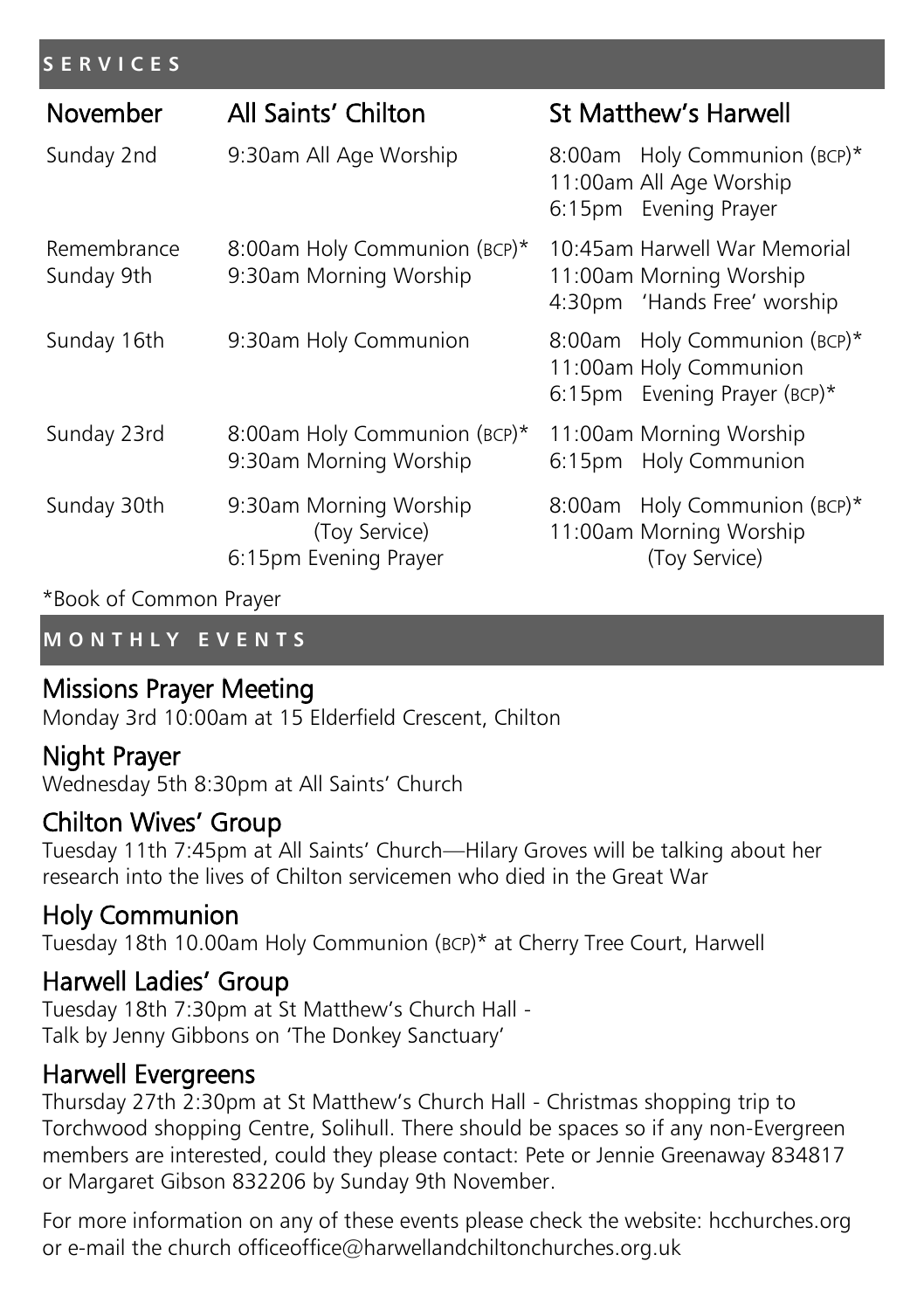The Church Army is a mission community of people who are transforming lives and neighbourhoods throughout the United Kingdom and Ireland and across the world. It is committed to bringing people to a living faith in Jesus Christ by sharing the Christian faith in words and action and enabling the wider church to do so.

The CA's vision centres around the DARE strategy with the aim of growing its impact nationwide and seeing God's kingdom extended. It is made up of four strands:

- Doing evangelism
- Advocating evangelism
- Resourcing evangelism
- Enabling evangelism

Church Army was founded in 1882 by Wilson Carlile with a vision to train ordinary Christian men and women to reach those most in need with the gospel. Carlile started to hold open air gatherings where he would encourage grooms, coachmen and other working people to share their faith in both words and action. As Church Army grew Carlile also focused the charity's work on the slums of Westminster – one of the darkest spots in London. In 1883 Church Army was officially recognised by the Church of England.

The work continued to develop with the opening of training colleges (starting in Oxford) to train Christian men and women to share their Christian faith, to work with people living in the slums, to provide residential care for men and women, and to work alongside people in prison.

Criticized for its unorthodox approach, Wilson Carlile commented "We do not seek to drag the Church of England into the mud but to bring some of the social mud into the church."

As we mark the centenary of the beginning of the First World War it is good to reflect on the part that Church Army played in it, including the provision of much-needed recreation huts for the armed forces, many of which were adjacent to the trenches. At their peak these huts welcomed more than 200,000 men each day. Alongside this Church Army also operated ambulances, mobile canteens and kitchen cars.

Today Church Army is a world wide family made up of nine independent Church Army societies; in Africa, Australia, Barbados, Canada (called Threshold Ministries), Jamaica, New Zealand, USA, UK and Ireland and Vanuatu. These nine societies work in more than 20 different countries. Each society lives out the calling of the founder, Wilson Carlile, to reach out to those outside the church with the Good News of Jesus Christ, to serve the poor and to resource the wider church in evangelism.

For further information please look out for the displays in our two churches in November and visit Church Army's website at www.churcharmy.org.uk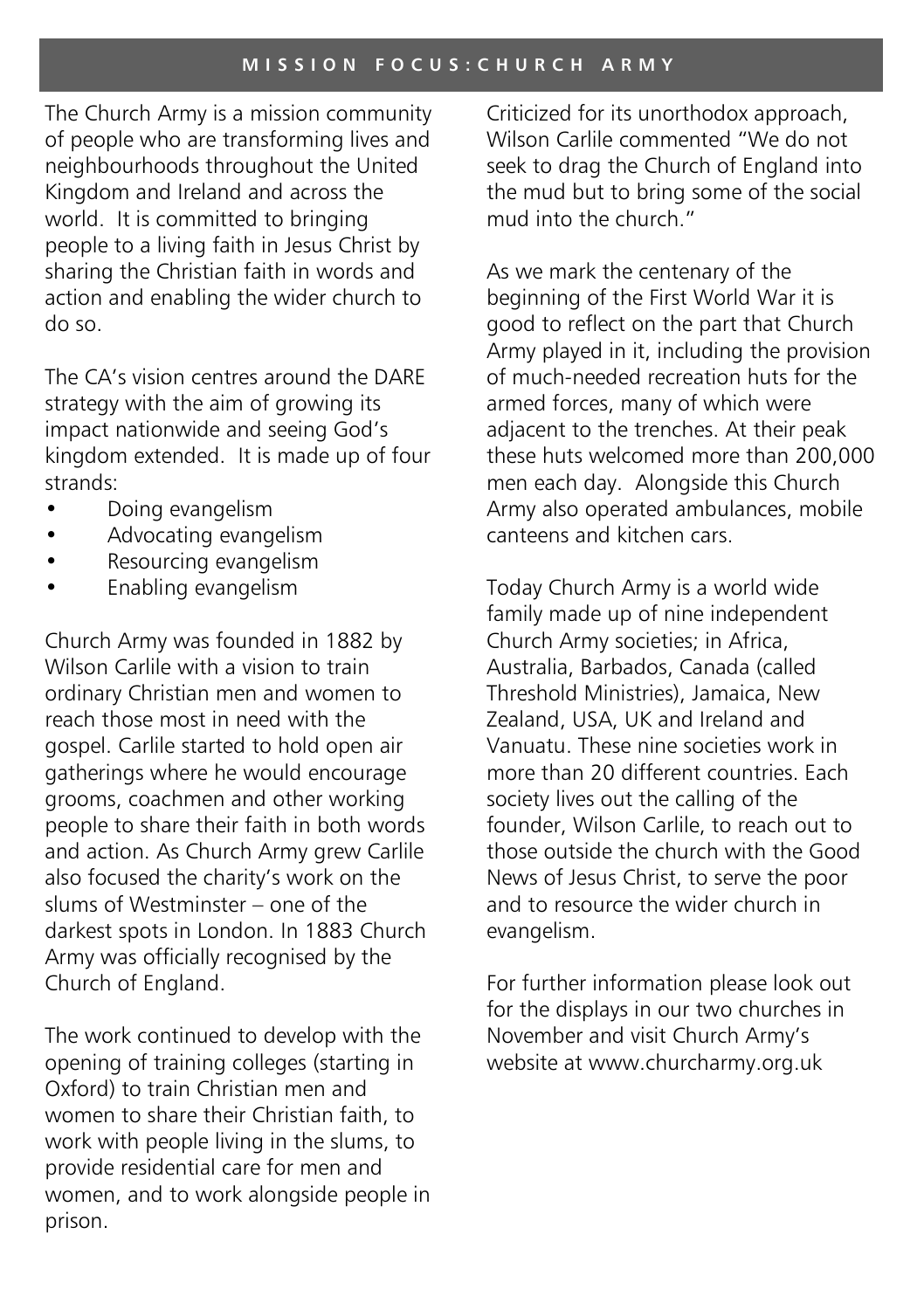#### **FROM THE PARISH R E G I S T E R S**

#### Baptisms/Thanksgivings

"Welcome into the Lord's Family"

Cameron Livingstone

# **Marriages**

"Those that God has joined together"

Michael Dix & Kristy Collins

#### Funerals

"He who believes in Me will live"

Martin Fishenden Pauline Lay

#### **T O W E R F L O O D L I G H T I N G**

Since 2000 St Matthew's has been floodlit at Christmas, with money provided by the parish. We hope that again the inhabitants of Harwell will want to see their church providing light amidst the gloom! It costs about £200 to pay for the electricity, at about £5 a day. Contributions will be very welcome, in £2 coins in the wall safe just inside the door, any time during November. All £2 coins put here will be used for the floodlighting and will NOT be put into the general church funds.

#### **H A R W E L L G A R D E N E R S ' C L U B**

Monday 3rd November 7.30pm at Harwell Village Hall. Talk by Paul Hervey Brookes - 'Trade Secrets' behind the scenes of Chelsea Show Gardens. Competition: Autumn Foliage Raffle & refreshments. Visitors £1.50. Monday 1st December AGM & Party More information: David Drummond 821615

#### **U N I V E R S I T Y O F T H E T H I R D A G E**

DIDCOT & DISTRICT UNIVERSITY OF THE THIRD AGE meetings are held on the third Tuesday of each month at 2pm at Didcot Civil Hall. Visitors are welcome to come to a meeting as a taster before joining.

The November meeting will be held on Tuesday 18th November 2014 at 2pm at Didcot Civil Hall when the topic will be 'Flanders and Swan' with James Mitchell & Graham O'Connor.

It's never too late to expand your horizons… The University of the Third Age offers the opportunity to share your knowledge, experience and talents with others and learn from them in friendly surroundings. Why not come along to the next meeting of the Didcot & District U3A and find out what we are all about. A member of our committee will be on hand to make you welcome. Tel: 07804 159993. http:/u3asites.org.uk/Didcot Email: didcotdistrictU3A@virginmedia.com **F R O M** THE P A R I S H<br> **REQUARISTY OF THE R SECTIVE DURING THE RESULT OF THE THIRD A G E<br>
<b>Baptisms/Thanksgivings**<br>
Come into the Lord's Family"<br>
Come into the Lord's Family"<br>
THE THIRD AGE metaling this Action are we

#### **C H R I S T M A S C O N C E R T**

Didcot Choral Society will be holding a Concert in St Matthew's on Saturday 6th December at 7:30pm. Tickets £10. Concessions £8. For more information: www.didcotchoralsciety.org Tel: 07915 094842.

### Sunday 7th December Harwell

4.00pm: family-friendly 6.30pm: Nine Lessons and Carols Sunday 14th December Chilton 4.00pm: family-friendly 6.30pm: Nine Lessons and Carols

Traditional candlelit carol services with mince pies and mulled wine after the later services.